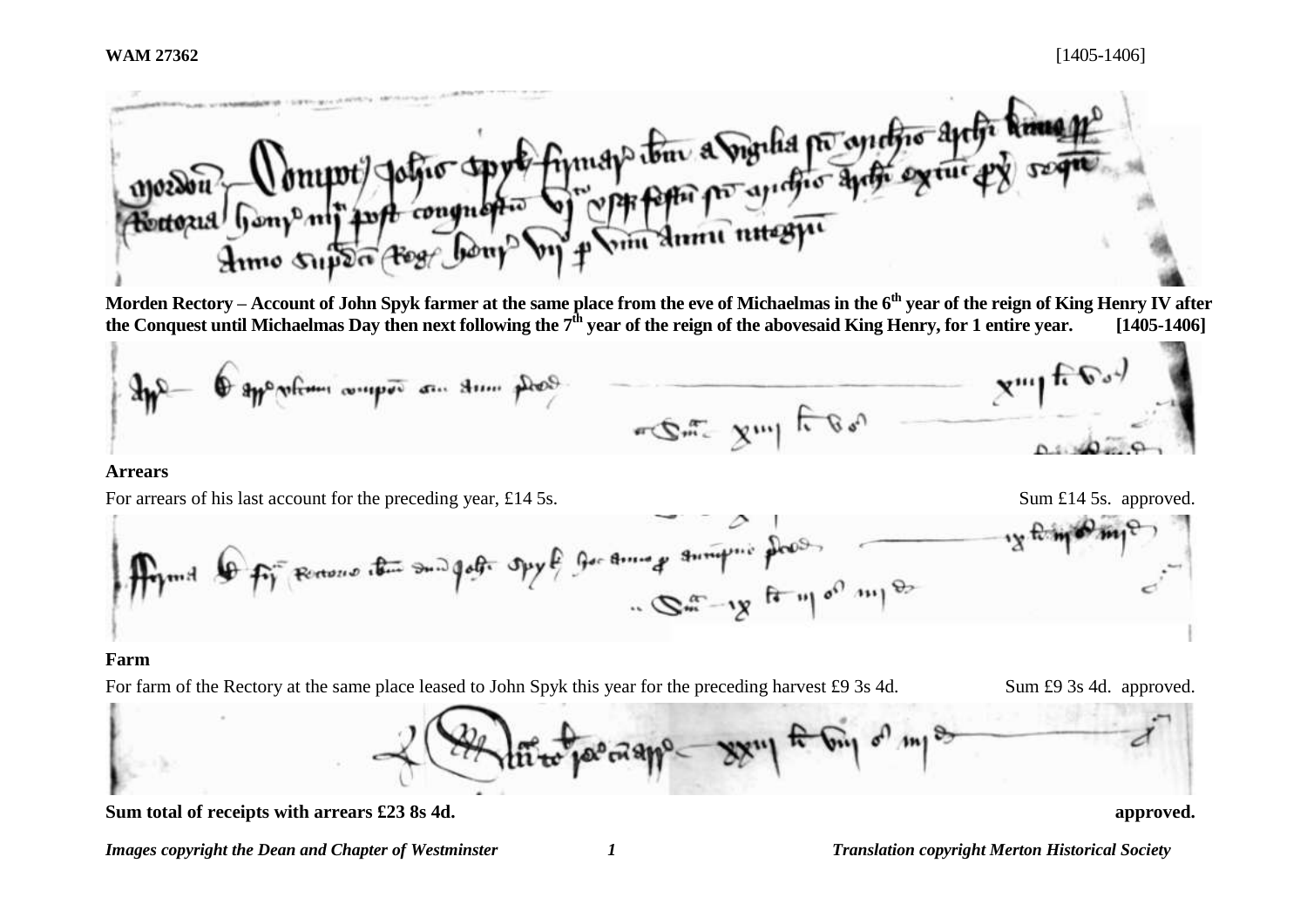

## **Corn bought**

In 1 quarter wheat bought for pension of the Vicar 5s 4d. In 1 quarter beans bought for the same 4s 8d. Sum 10s. approved. adje place of promote such side a some provision production place of the origin  $\frac{1}{2}$  $\mu$  and mult

# Pension paid **by warden**

 $\mathbf{r}$ 

Paid to the aforesaid Vicar for his pension granted to him by the lord Prior and convent as long as it pleases the same 20s. In cloth bought for the farmer's tunic by agreement, by view of the bailiff warden 7s. Sum 27s. approved.

## **Chancel costs**

In 900 tiles bought for repairing the chancel roof 3s 2d. In 13 ridge tiles [*teglis crest'*] bought for the same 6d. In 1 tiler with his lad hired for 1½ days roofing over the said chancel 15d, taking between them per day 10d.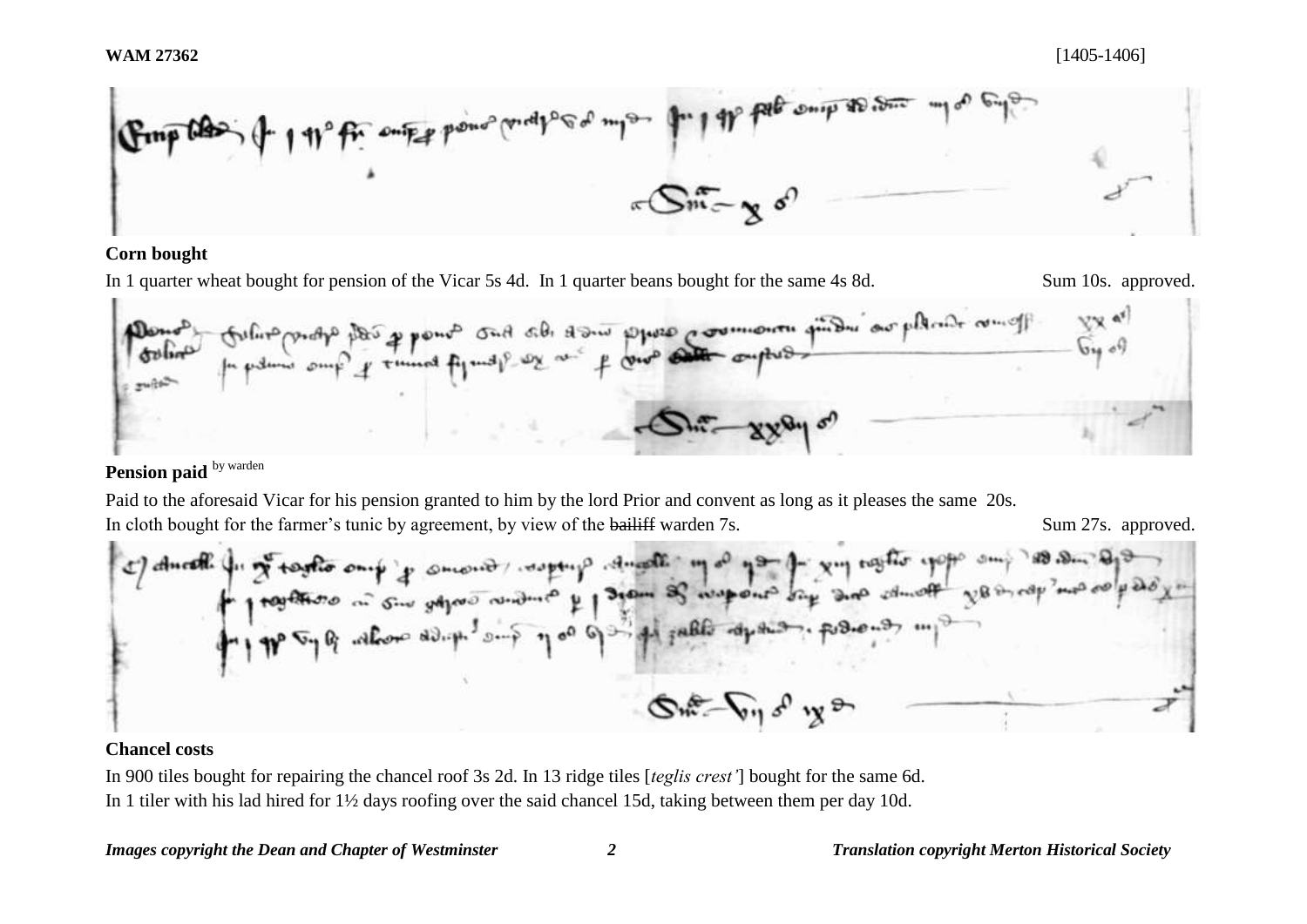

**Sum of all expenses and deliveries £9 15s 9d. And he owes £13 12s 7d.**  Which arrears, however, will be charged in the next account for the following year. *Quietus* Therefore he is quit in respect of this.

**Value this year £6 18s 7d.**